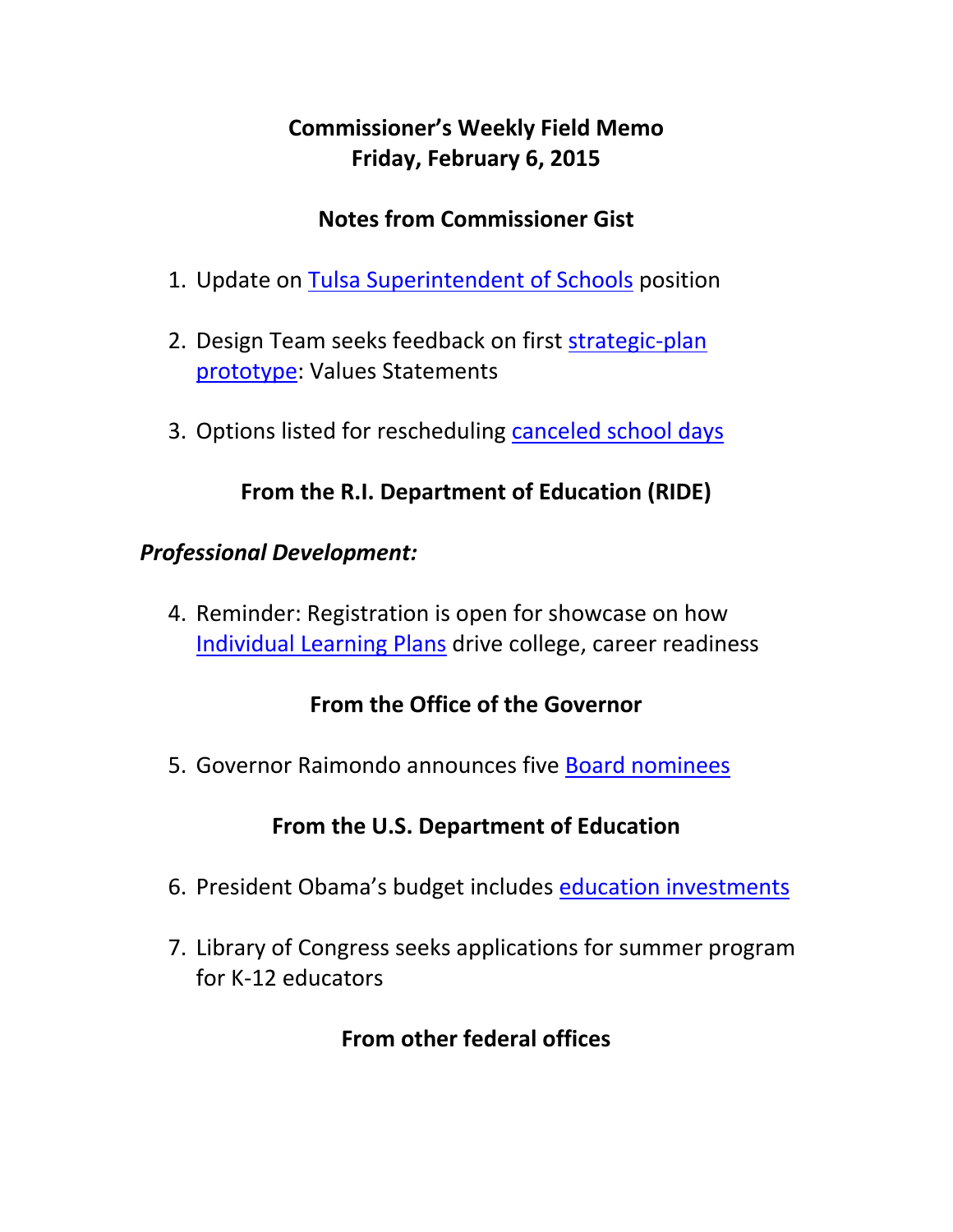8. U.S. Attorney, State Police, local police departments prepare drug‐awareness presentation for middle schools

### **From other state offices**

9. Attorney General Kilmartin promotes awareness of teen dating violence

### **From other organizations**

10. RISSA to present Paul W. Crowley Award to Dr. Tom DiPaola

## **Action Item Calendar**

March 16: Update PARCC Personal Needs profiles

## **Notes from Commissioner Gist**

### **1. Update on Tulsa Superintendent of Schools position**

As I wrote to you on Monday, the Tulsa School Board has voted to authorize contract negotiations with me regarding the opportunity to serve as the Superintendent of Schools. I have enthusiastically agreed to begin these negotiations, and I have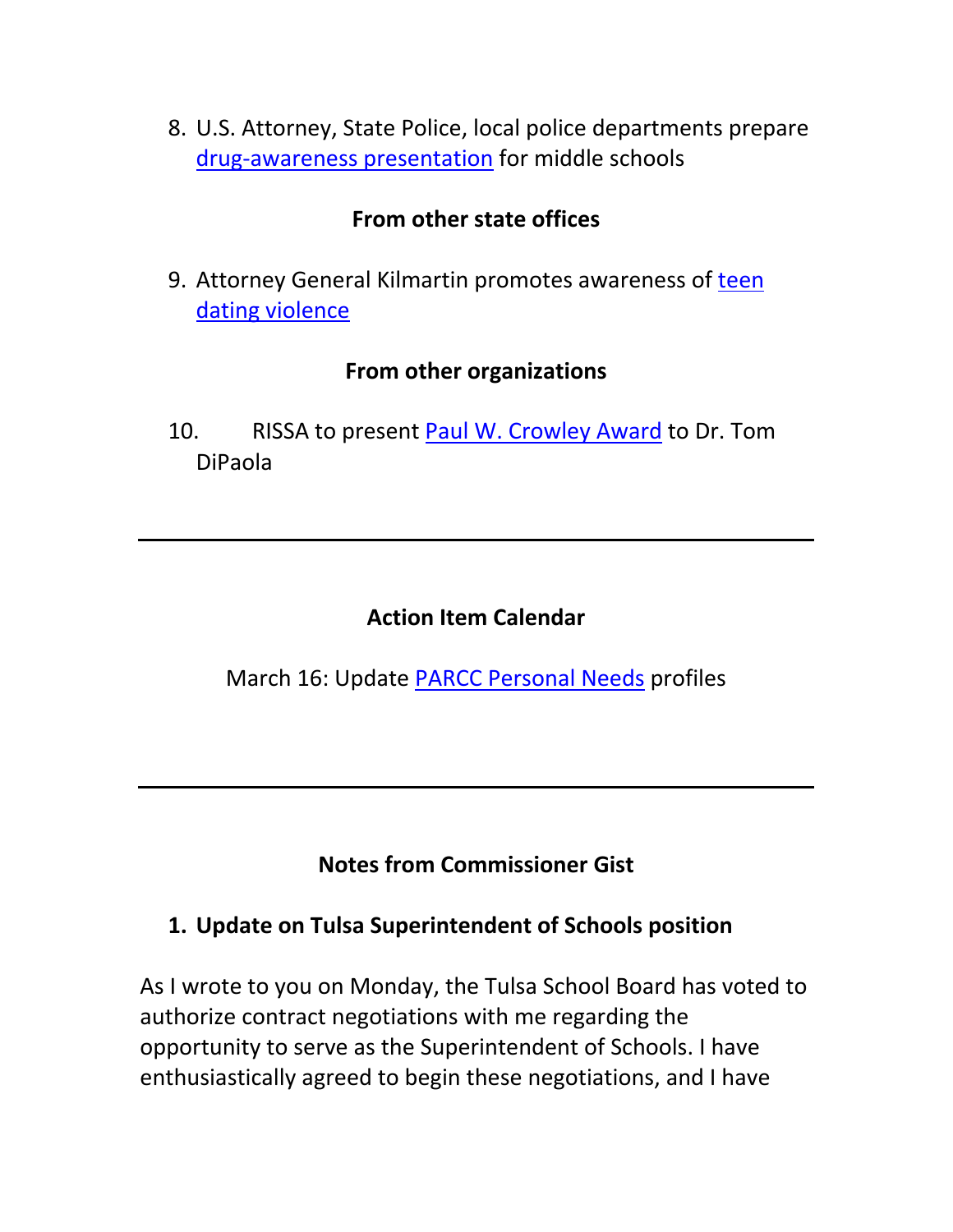spent most of the week in Tulsa meeting with students, teachers, school leaders, parents, and others members of the community.

As I noted to you on Monday, I am proud of all that we have accomplished together in Rhode Island over the past six years. I love this state and the people I've come to know, and I am excited about the opportunities that lie before us as we develop our next 5‐year strategic plan. Nevertheless, inspired by the great work we've done, I welcome the opportunity to take on a role and a set of responsibilities that you know so well: leading an urban school district. It's particularly exciting for me to serve in the district in the city where I was raised and where my family resides. I know that Rhode Islanders can certainly recognize the attraction we have to our hometowns, and it would be a special honor for me to lead the district where I attended public school throughout my childhood.

I would leave Rhode Island knowing that we have a great team in place at the Rhode Island Department of Education (RIDE) and that we have strong support for improving student learning and achievement and for transforming education. Governor Raimondo has strongly supported our work and the entire RIDE team, and I have unwavering confidence in her leadership—including specifically on education. We have also enjoyed support from our legislators, from the Board of Education, and from you – the school leaders responsible for bringing great public education to our schools, our classrooms, and our communities. I am grateful for your commitment and for your partnership on so many important issues that we have faced together over the past six years.

Current Tulsa Superintendent Ballard retires at the end of June, so I will continue serving as Commissioner for the near future and I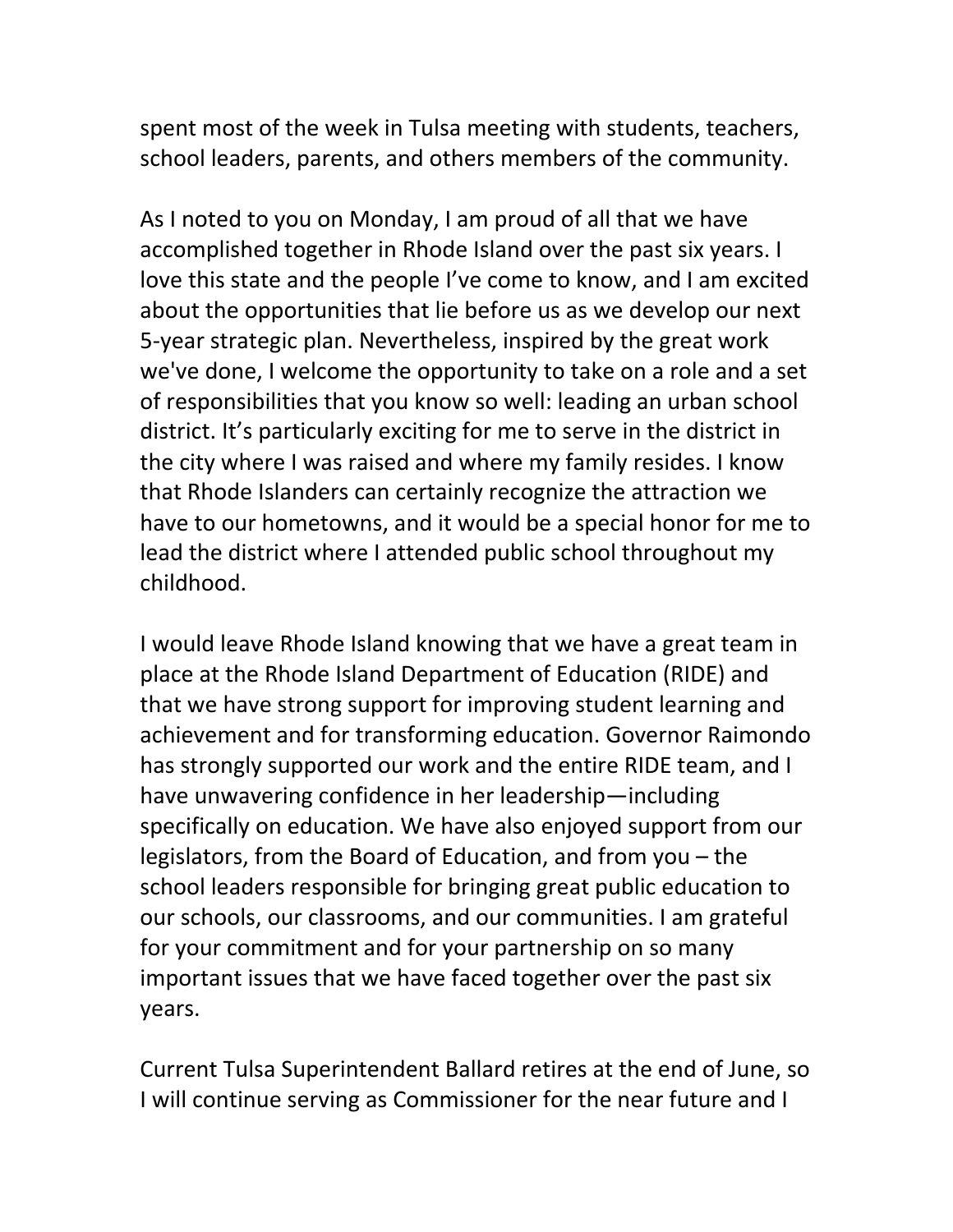will work with Governor Raimondo to develop a transition plan for new leadership at RIDE.

## **2. Design Team seeks feedback on first strategic‐plan prototype: Values Statements**

We want to hear from you as we move forward in the development of Rhode Island's new strategic plan for public education!

The development of our new plan will be something we need your input on during every step of the process. The plan will be developed in pieces with frequent opportunities for public input and feedback to ensure that this plan is built through a statewide conversation. The first step was a statewide survey that received responses from almost 11,000 Rhode Islanders. The next step is your feedback on the first prototype of the plan: a draft set of values that will anchor and guide the strategic plan and, later, its implementation.

Each prototype of the new strategic plan will be developed by the Ambassador Design Team: 26 Rhode Islanders selected by the Council through a rigorous application process. The team members will listen to the Rhode Island public and craft what Rhode Islanders are saying into a plan that will be for, from, and about all Rhode Islanders.

The first prototype was developed through hours of individual and collective review of the survey results you and others submitted and through extensive exploration of the team members' individual perspectives on public education.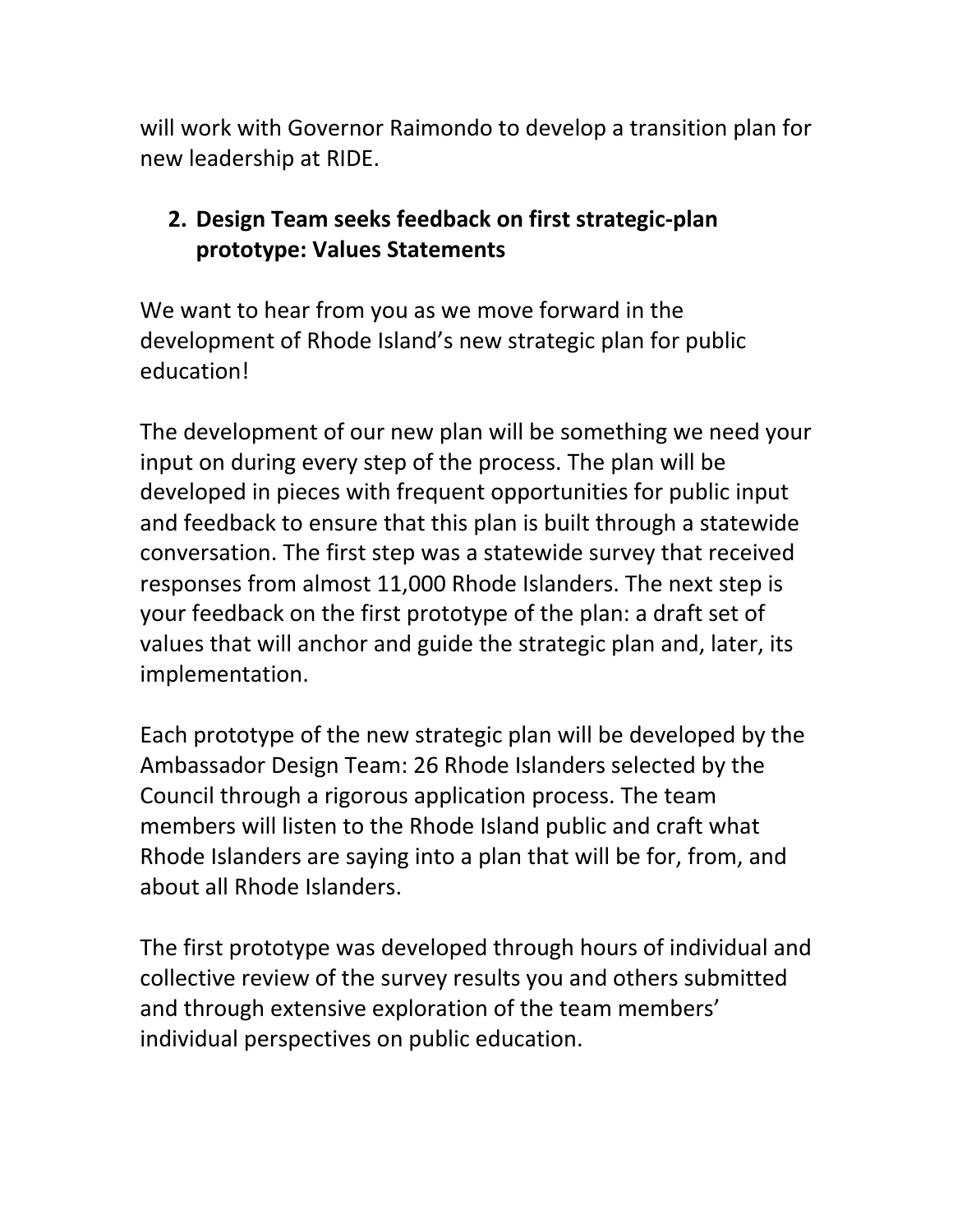I am seeking your help to ensure that your voice is part of this conversation. Your feedback will provide valuable information to the Ambassador Design Team as they review and revise this first prototype and move on to developing the next prototype.

I would be very grateful if you would please review the prototype posted on this page and share this link with everyone in your networks: www.ride.ri.gov/Plan‐Feedback.

A brief summary of the entire design process for the strategic plan is posted on our website at www.ride.ri.gov/Strategic‐Plan.

We are working together on this rigorous and dynamic process, and, with your help and participation, I know that we can develop an aspirational and ambitious strategic plan that will improve the lives of our students and their families for years to come.

Please feel free to share this message with others on your team and in your community.

# **3. Options listed for rescheduling canceled school days**

We have received many inquiries regarding school-cancellation policies and the state of emergency that Governor Raimondo declared for one day during the blizzard last month. Here are the basic facts regarding school cancellation and make‐up days:

State law (RIGL 16‐2‐2) requires that you "maintain" a school calendar of at least 180 days of instruction. There is no provision in law that automatically reduces the number of required school days, even in the event of a declared "state of emergency." If, because of cancellations, your school calendar falls below the minimum 180 school days for students (or 184 total school days,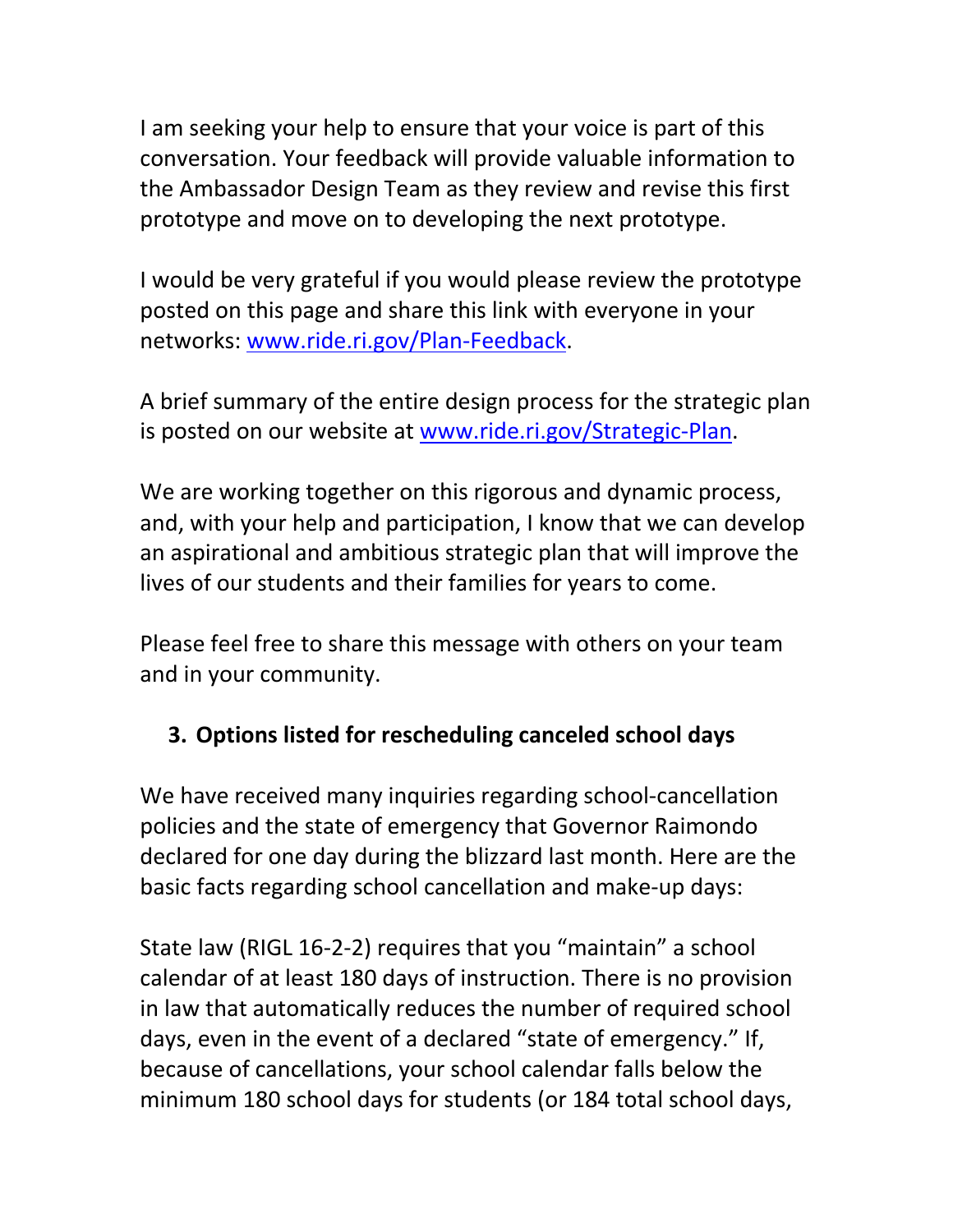including professional development), you must make up these days. See: Regulations Governing the School Calendar and School Day G‐4‐1.

One option for making up school days would be to add hours to school days in your current schedule, at the equivalent of six hours for each missed day (including at least 5 ½ hours of instructional time for each missed day). To implement this option, you would need to submit to me for approval a "detailed school day plan and a proposed calendar." (RIGL 16‐2‐2[a][2]) and (G‐4‐ 11)

Another option would be to add school days to your existing calendar, which does not require my review or approval. You can add days from school‐vacation days (not including official state holidays, i.e., Memorial Day), add days for scheduled professional development, add weekend days, or add days at the end of your current school calendar. I am not aware of any state law that requires completion of the school year by June 30, but I would advise against scheduling school days in July for a number of reasons, including possible complications with your labor contracts and fiscal‐year budgets.

A third option is that you can seek an "emergency reduction of school year," in the event of "any emergency which may endanger the health of children or the physical well‐being of the community." (RIGL 16‐2‐3) To seek an emergency reduction of the school year, your school board or school committee must request approval from the Council on Elementary and Secondary Education. As Deputy Commissioner Abbott noted to the leadership of the Rhode Island School Superintendents' Association yesterday (Thursday), we would be willing to accept a batch submission of requests for approval of emergency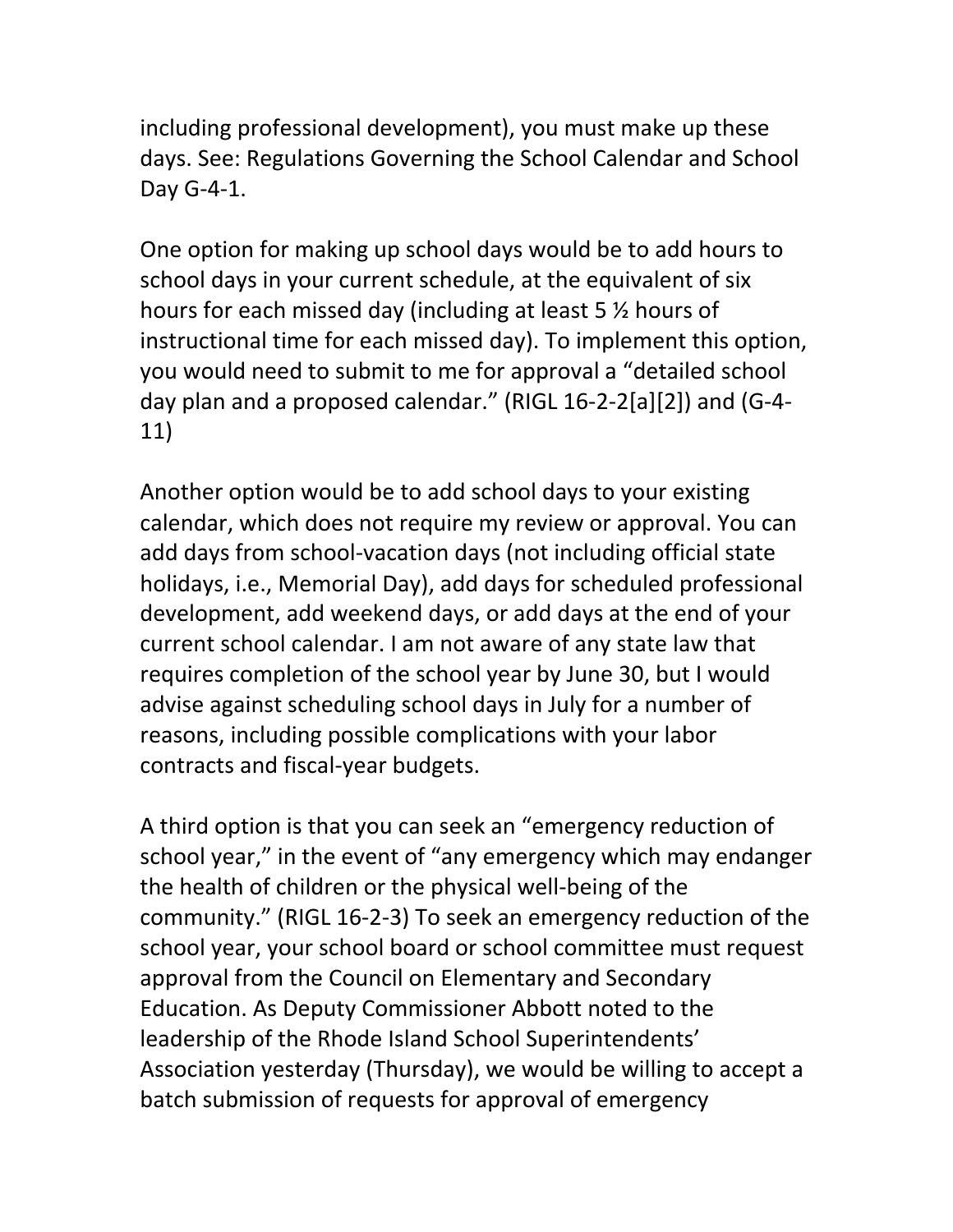reductions of the school year. Please note that you cannot reduce compensation for employees as a result of an emergency reduction of the school year.

Finally, please note that if you make any changes to your calendar – adding school days, extending school days, or reducing the number of school days – your school board or school committee must notify me by May 1. (G‐4‐3)

### **From RIDE**

### *Professional Development:*

## **4. Reminder: Registration is open for showcase on how Individual Learning Plans drive college, career readiness**

School teams of principals, administrators, career‐and‐technical center directors, school counselors, school‐based coordinators, and advisors are invited to register online for the "Individual Learning Plans Drive College and Career Readiness Showcase." The showcase will take place on Wednesday, February 25, from 3 to 5:30 p.m., at the New England Institute of Technology, 1 New England Tech Boulevard, East Greenwich. This event will be an exciting opportunity to hear from four Rhode Island school districts about their current best practices in implementing the Individual Learning Plan and in developing college‐ and career‐ readiness. Schools in these districts have created teams that engage in collaboration to implement a comprehensive Individual Learning Plan process.

Schools are encouraged to come as a team of administrators and faculty members who have responsibility for implementing their Individual Learning Plan process.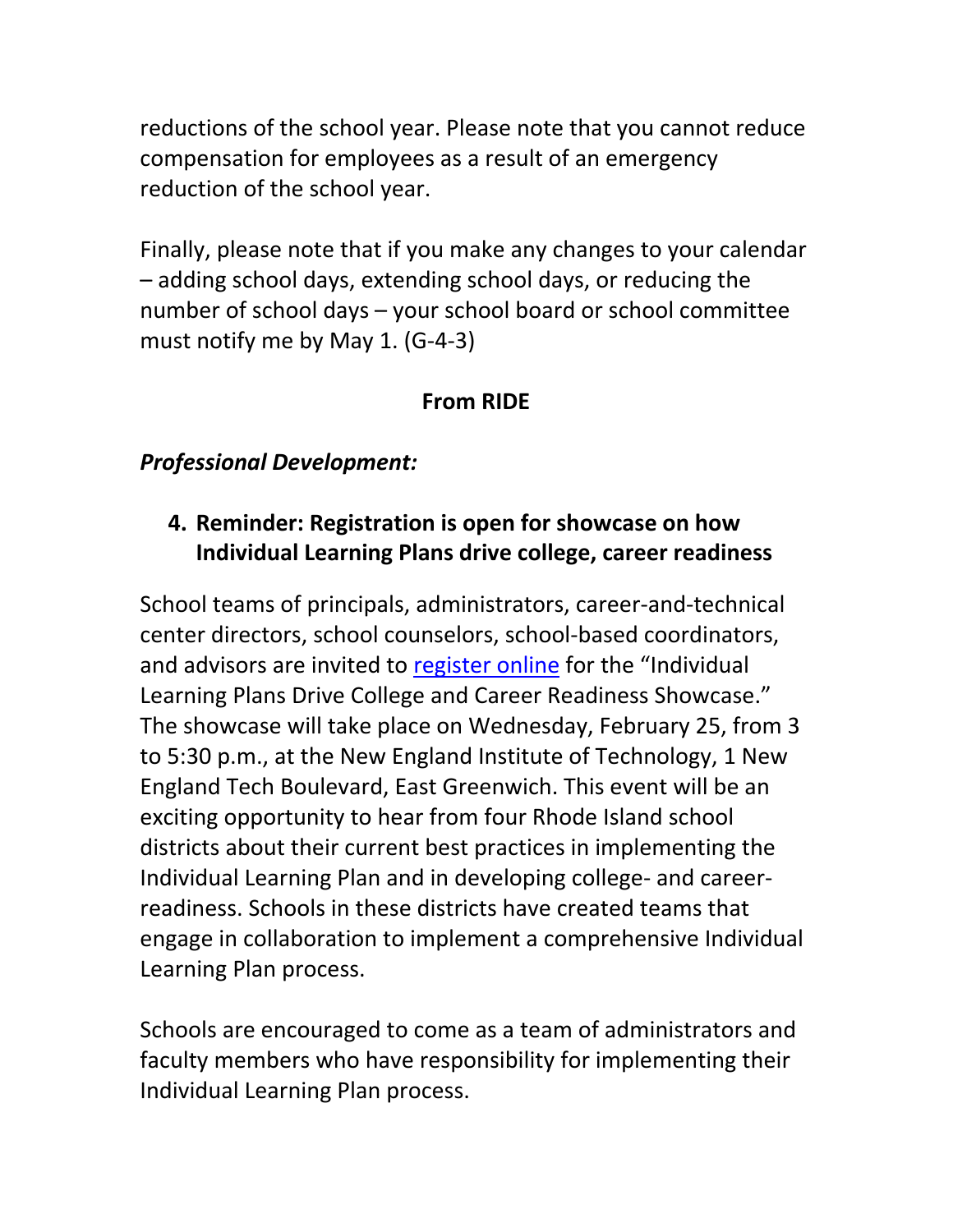District and school representatives presenting at the showcase are:

- Principals Arthur Lisi and Michael Hobin, Career and Technical Center Director Lori Ferguson, and School Counselor Lori LeBrun, from Coventry;
- Director of Guidance and former RISCA President Bill Pepin, from North Smithfield;
- Superintendent Patti DiCenso, from Pawtucket; and
- Principal Michael Zajac , School Counselor Kristin Albertella, and School‐based Coordinator Linda Silva, from Scituate

Registration through eRIDE is open through February 20. You may use an existing eRIDE user account to log in or you can create a workshop registration account by going here. Once you have logged into eRIDE, search for "How ILPs Drive College and Career Readiness" to complete your registration. A confirmation will be sent to your email address as soon as the registration is complete.

Seating is limited; please be sure to register by **February 20**.

For additional information about this showcase, email Diana Crowley, at Diana.Crowley@ride.ri.gov.

## **From the Office of the Governor**

## **5. Governor Raimondo announces five Board nominees**

Please see this news release that Governor Raimondo issued yesterday (Thursday):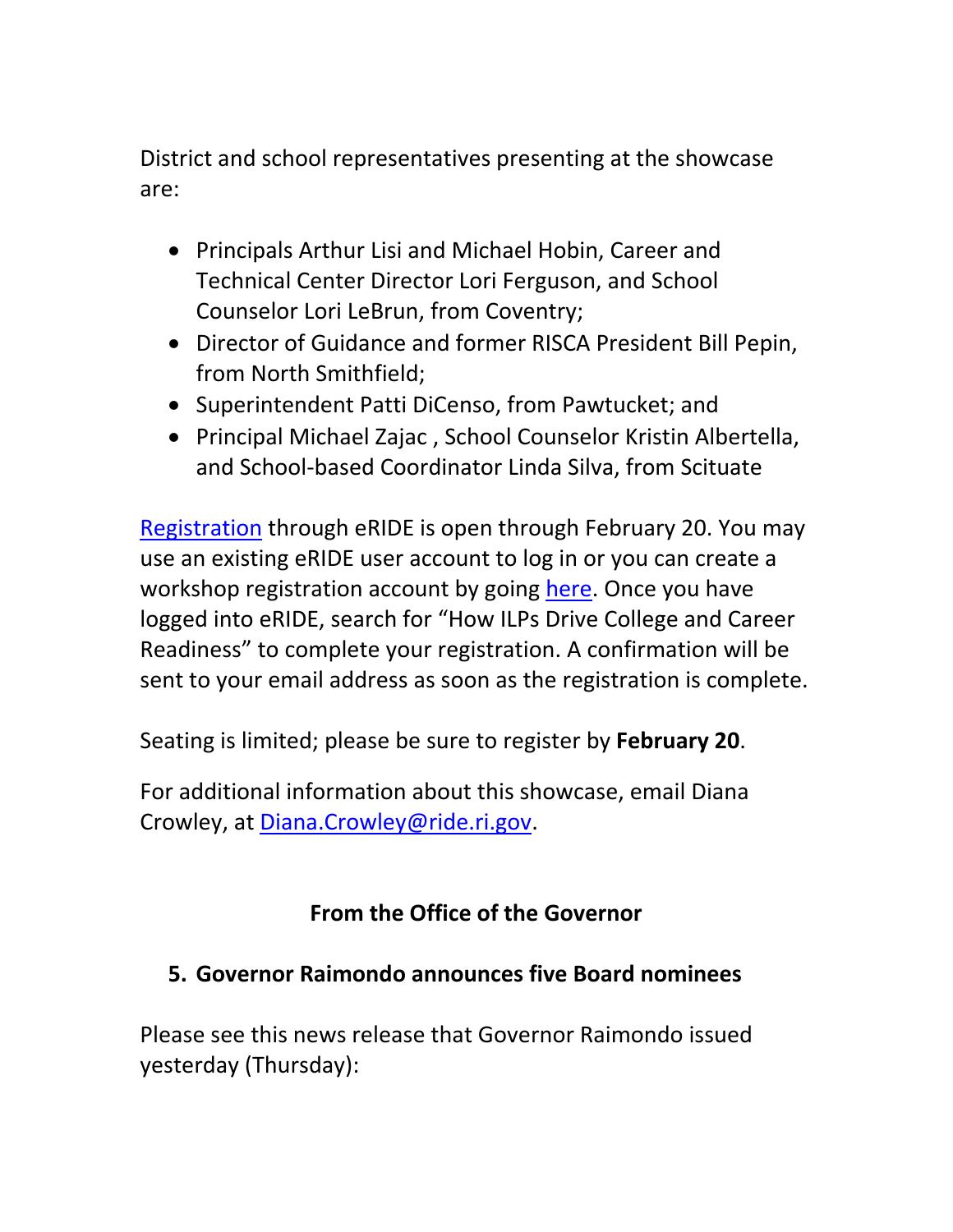Governor Gina M. Raimondo announced Thursday (February 5) her intent to nominate five members to the Board of Education. As the Governor works to expand opportunities for Rhode Island families, these nominees will help build the foundation for success in our schools. Raimondo will submit the names for consideration to the Rhode Island State Senate for confirmation.

"We must ensure all students in Rhode Island have access to the quality education they need to succeed in the 21st century. A great education is a ladder of opportunity. Great schools and a pipeline of well‐trained, well‐educated workers are key tools to attracting companies to invest and create jobs here," said Raimondo. "The individuals I'm nominating today bring a wide‐range of experience to the Board. I am incredibly thankful to Eva‐Marie Mancuso, who has generously dedicated so much of her time to the state and our students for the past three years, to Patrick Guida for his more than a decade of commitment to the Board, and to Antonio Barajas and Mat Santos for their public service on behalf of Rhode Island's children."

The Governor is submitting the following names to the State Senate for confirmation:

- Barbara Cottam, of Providence (Raimondo's nominee for Board Chair)
- Jim Karam, of Tiverton
- Marta V. Martínez, of Warwick
- Betsy Shimberg, of Providence
- Rev. Dr. Jeffery Williams, of Cranston (re-nomination)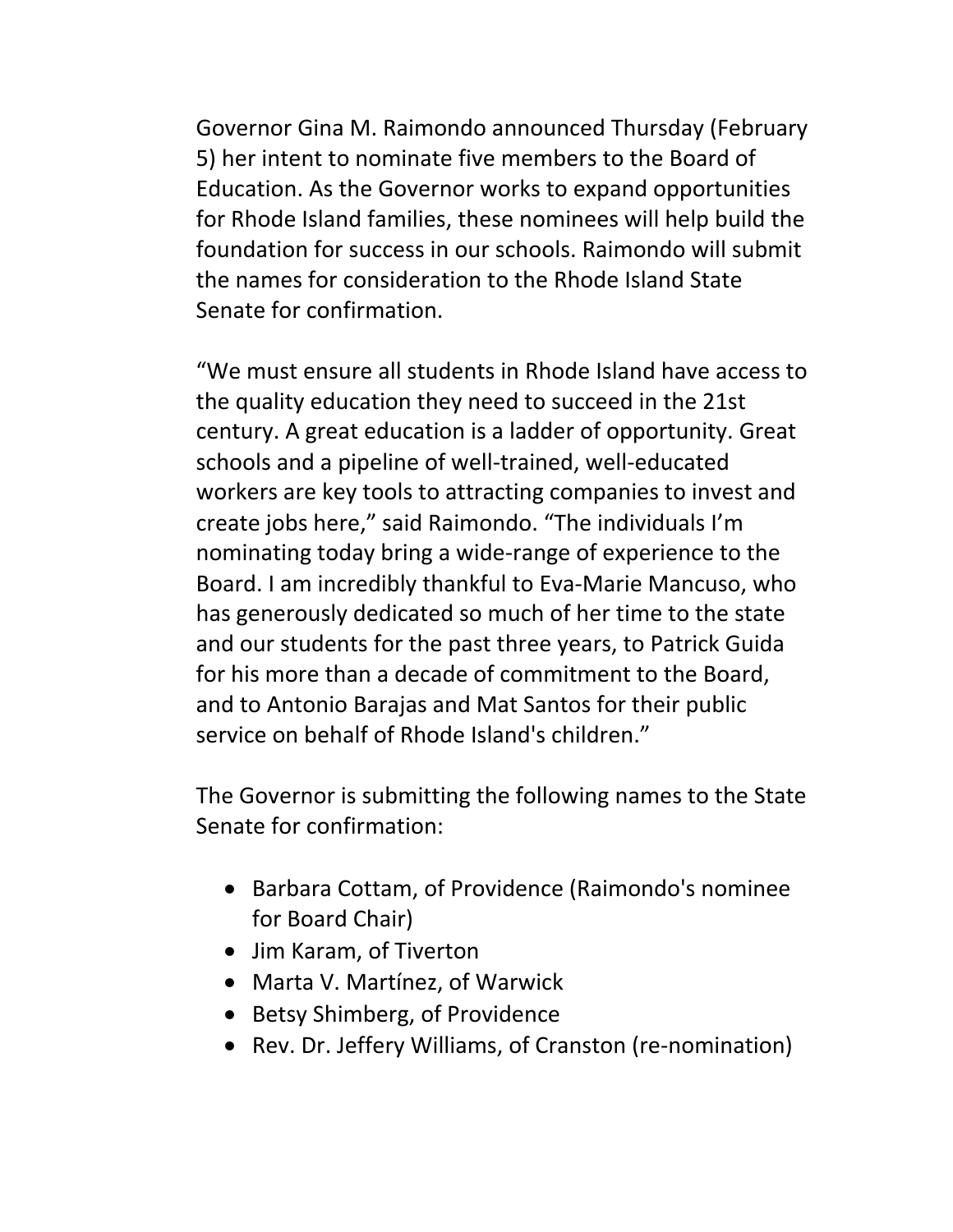The Governor intends to designate Jim Karam and Rev. Dr. Jeffery Williams to the Post‐Secondary Council and Marta V. Martínez and Betsy Shimberg to the K‐12 Council.

"I welcome this opportunity to serve on behalf of our students," said Barbara Cottam. "A strong Rhode Island economy requires an educational system that prepares students for tomorrow's jobs. I look forward to working with Governor Raimondo, the Board, parents, teachers, educators and students in ensuring every child and young adult receives a quality education and achieves his or her potential."

#### *Barbara Cottam*

Barbara Cottam is Executive Vice President for Citizens Financial Group. She serves as a member of the Board of Trustees for Home & Hospice Care of Rhode Island, Crossroads RI, and La Salle Academy. Cottam also serves on the Providence College President's Council, having recently completed ten years as the Head of the Council. She is a founding member of RI Kids Count, the state's leading child advocacy organization, and served on the board for 10 years, the last three as Chairman. From 1991 to 1994, Cottam was Press Secretary for Governor Bruce Sundlun. Cottam is a graduate of Lincoln School and Providence College.

#### *Jim Karam*

Jim Karam is the President and CEO of First Bristol Corporation, a real estate development and management company that builds shopping centers, office buildings, and hotels throughout Southern New England. For 10 years, Jim served as a Trustee of the University of Massachusetts,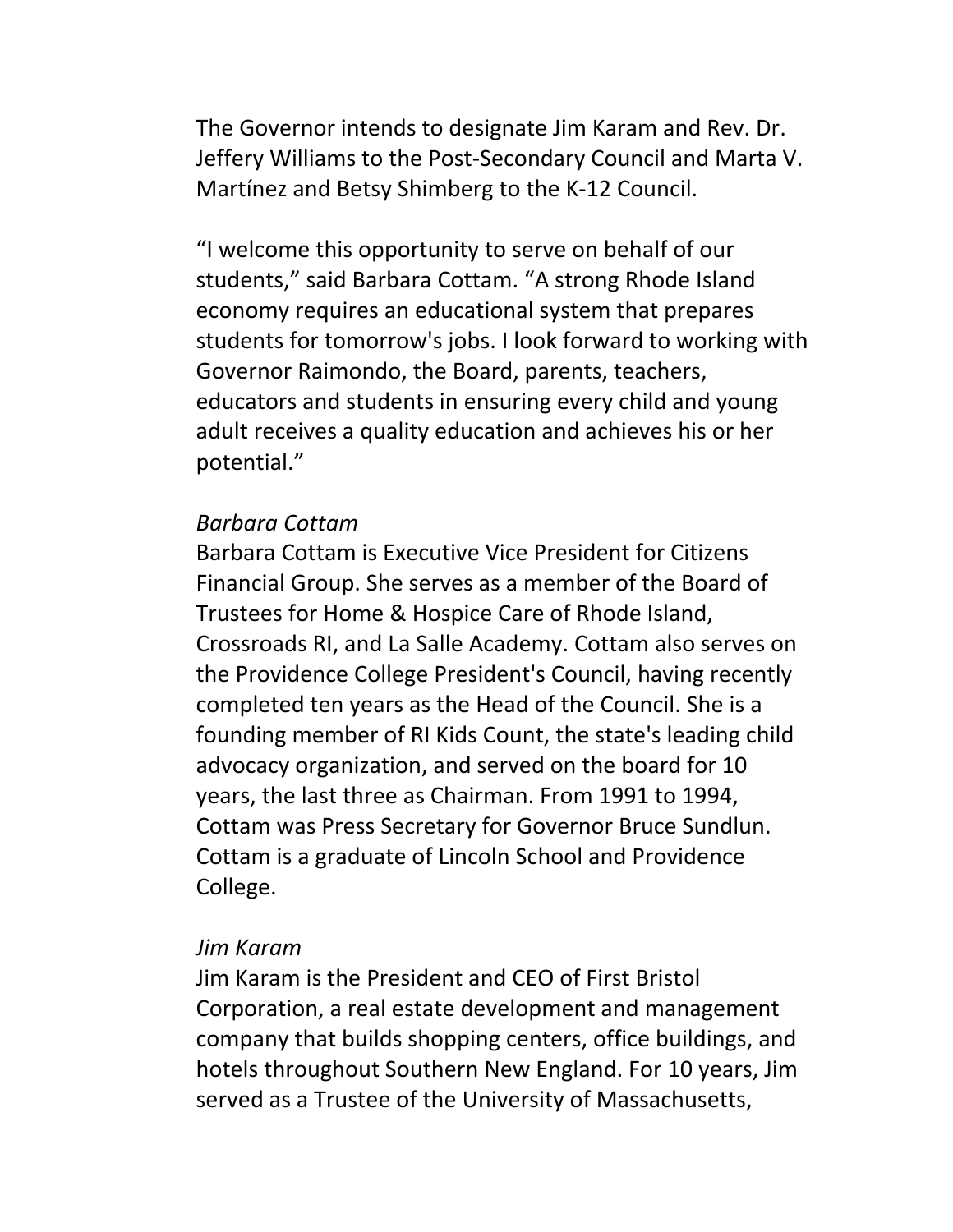including 4 years as Chairman. Karam is a graduate of the University of Massachusetts.

#### *Marta V. Martínez*

Marta V. Martínez currently serves as Executive Director of Rhode Island Latino Arts, an arts education non‐profit that provides cultural programs for K‐12 students. Martínez is a former elementary school Spanish teacher, and she was previously chosen by Governor Sundlun to serve as the first ever Chair of the Governor's Advisory Commission on Hispanic Affairs. Martínez is a graduate of Providence College, George Washington University and Georgetown University.

#### *Betsy Shimberg*

Betsy Shimberg is the Program Director for K‐12 Education at the Howard R. Swearer Center for Public Service at Brown University. She also serves on the boards of City Year RI and Generation Citizen. Shimberg was confirmed by the Senate in 2008 to the Board of Regents for Elementary and Secondary Education, serving in this role until 2013. She graduated from Wellesley College and earned a Master's in Public Policy and Administration from Columbia University.

#### *Rev. Dr. Jeffery Williams*

Rev. Dr. Jeffery Williams founded the King's Cathedral in 1999, which now owns five properties. Internationally, Dr. Williams oversees 43 congregations in six nations. Dr. Williams graduated from Brown University in 1981. He also has a Doctorate of Ministry degree from Gordon‐Conwell Theological Seminary and a Master's in Public Administration from the Harvard Kennedy School of Government.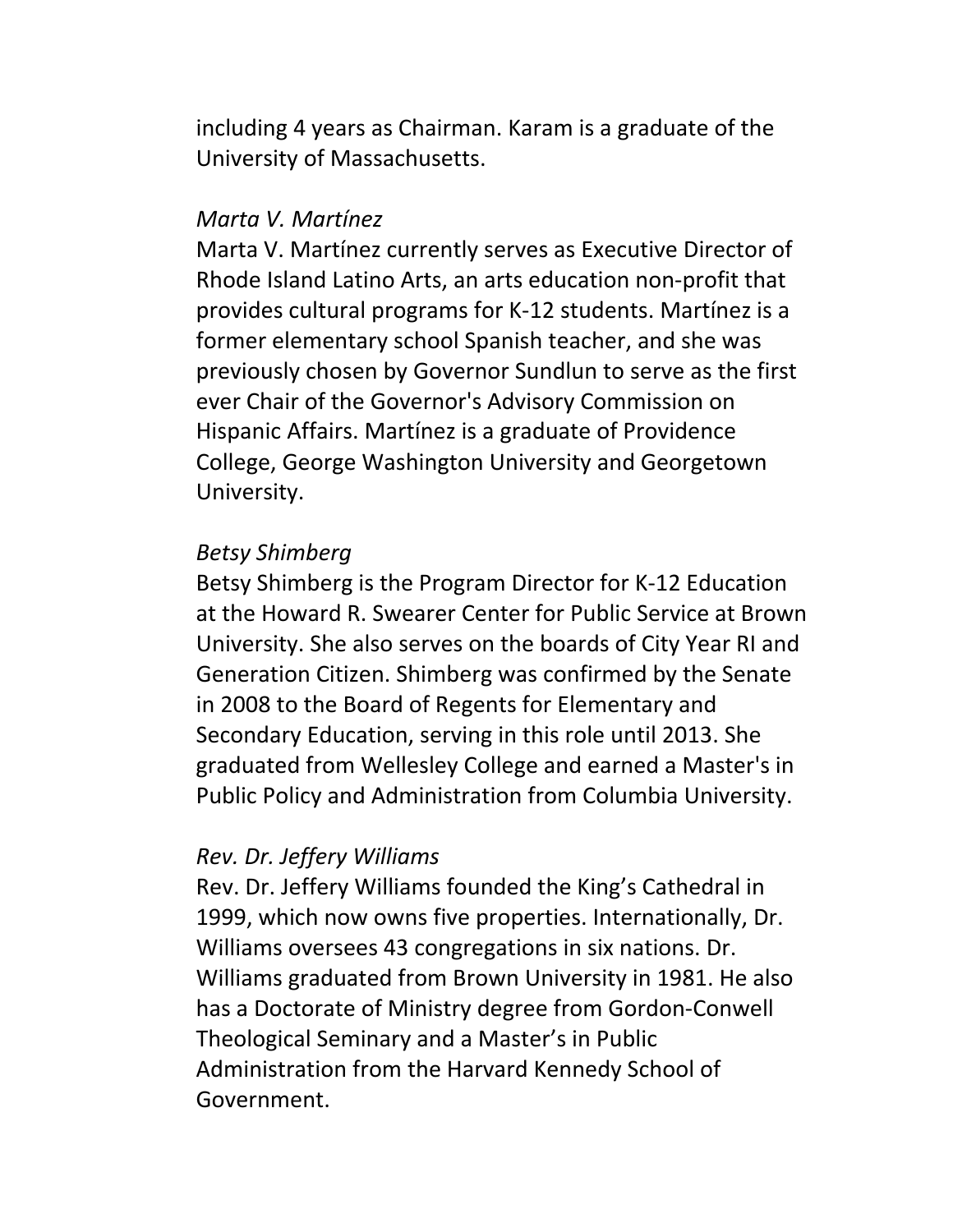### **From the U.S. Department of Education**

### **6. President Obama's budget includes education investments**

Please see this message from the U.S. Department of Education Press Office:

The Obama Administration released a fiscal year 2016 budget on Monday (February 2) that includes key investments to expand high‐quality early learning programs, increase equity and opportunity for all students, support teachers and school leaders, and improve access, affordability, and student outcomes in college.

"The President's budget reflects this Administration's belief that every single child in this country deserves the opportunity to receive a strong education," said U.S. Secretary of Education Arne Duncan. "As demonstrated by the record high school graduation rate and by huge gains in college‐going, especially for minority students, states, districts, educators, and students across the country are making real progress. The President's budget would continue and accelerate that progress."

The budget request is \$70.7 billion in discretionary appropriations for the Education Department, a 5.4 percent increase over the previous year's funding. The budget also improves new mandatory funding for early childhood education, teacher support and college opportunity.

*Key education investments in the President's budget:*

*Increasing equity and opportunity*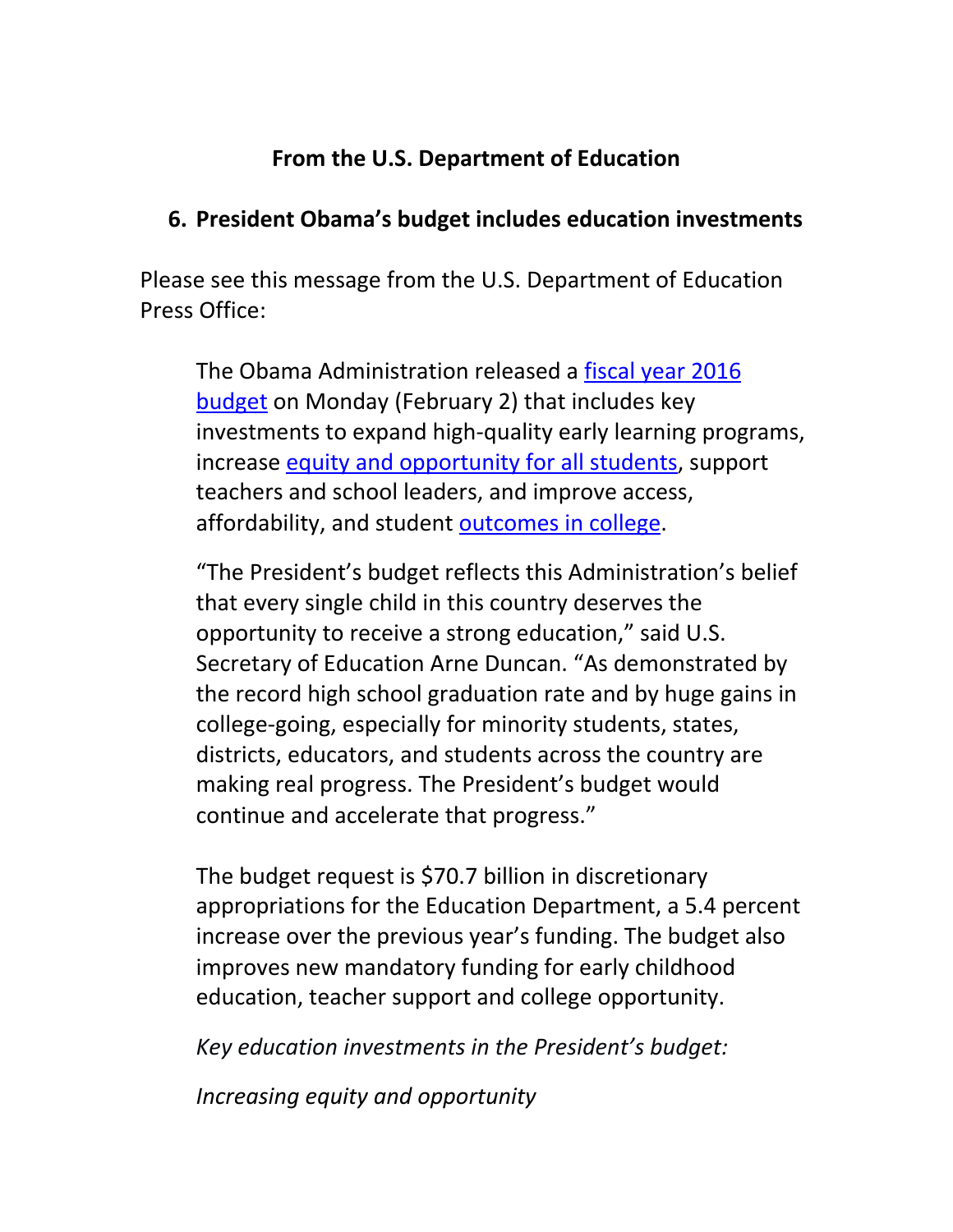An increase of \$2.7 billion for Elementary and Secondary Education Act programs, including \$1 billion for Title I, to ensure that all students – which includes poor and minority students, students with disabilities, and English learners ‐ graduate from high school prepared for college and careers; and

An increase of \$175 million for **Individuals with Disabilities** Education Act Part B grants to support the work that states are doing to improve results for children with disabilities and another \$115 million for programs for younger children with disabilities.

## *Expanding high‐quality early learning programs*

\$75 billion over 10 years for the Preschool for All proposal to provide universal high‐quality preschool programs for all 4‐ year‐olds from low‐ and moderate‐income families; and

\$750 million for Preschool Development Grants, an increase of \$500 million, to help states lay the foundation for universal public preschool.

### *Supporting teachers and leaders*

\$5 billion over five years for a new, mandatory Teaching for Tomorrow program to support fundamental changes in how states and school districts recruit and prepare new teachers and strengthen professional support for teachers throughout their careers; and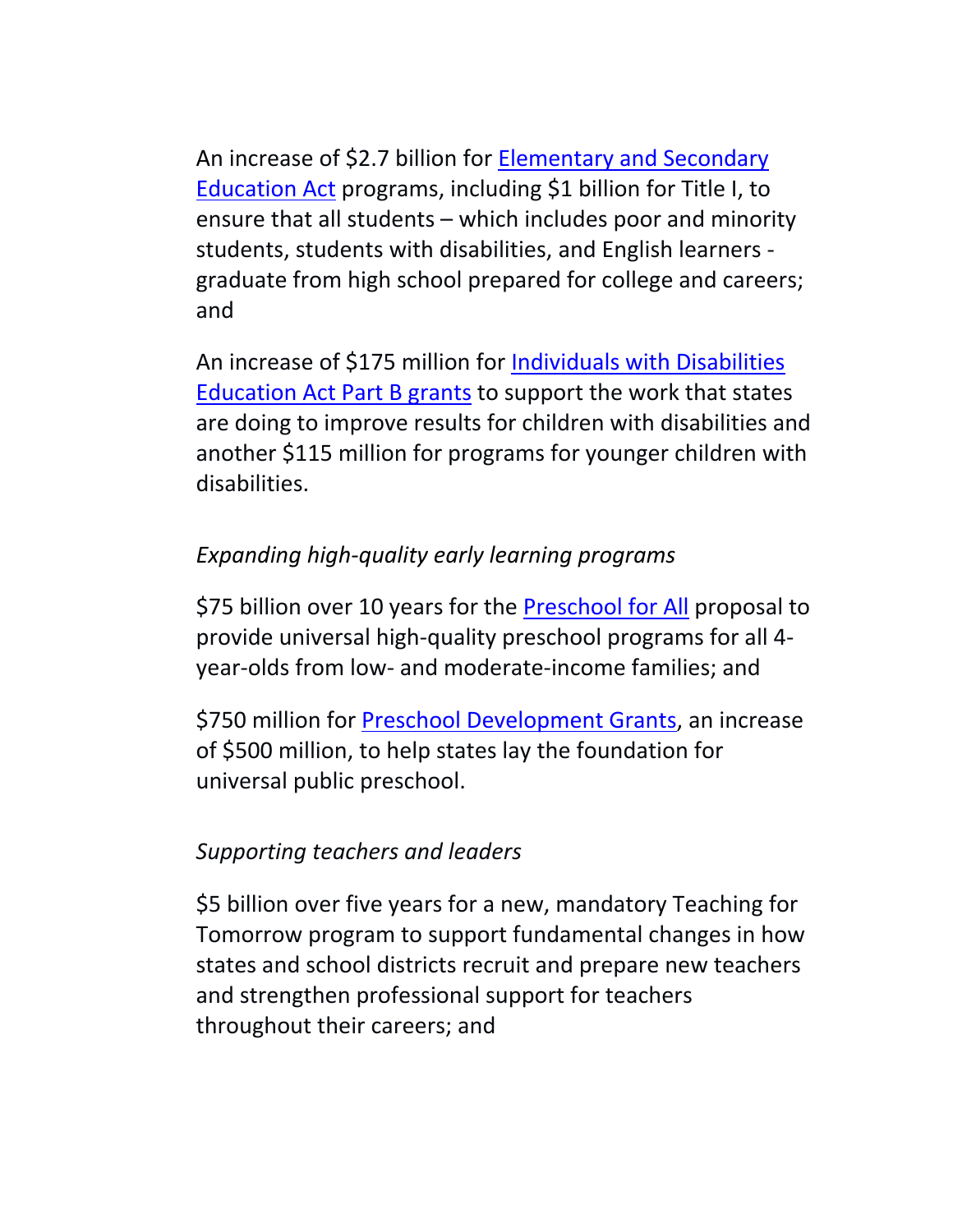\$350 million for Excellent Educators Grants to provide funds for states and school districts committed to implementing new systems that develop, support, reward, and advance teachers and principals.

Another key theme in the President's budget is investing in what works in all levels of education – preschool, K‐12, and colleges ‐ to maximize results for taxpayers and students. By investing in what works, learning more about what works, and sharing what we learn, we can help more students succeed. For instance, the budget includes \$300 million, an increase of \$180 million, for the Investing in Innovation program, to develop, validate, and scale up effective practices and strategies for improving student achievement in K‐12 education.

More information on the U.S. Department of Education's budget request can be found here: Budget Fact Sheet and Budget Summary.

## **7. Library of Congress seeks applications for summer program for K‐12 educators**

Please see this message from the U.S. Department of Education Office of Communications and Outreach:

The Library of Congress is accepting applications for its week‐long summer programs for K‐12 educators through March 24. Held at the Library of Congress, the professional development provides educators with tools and resources to effectively integrate primary sources into classroom teaching – with an emphasis on student engagement, critical thinking, and construction of knowledge.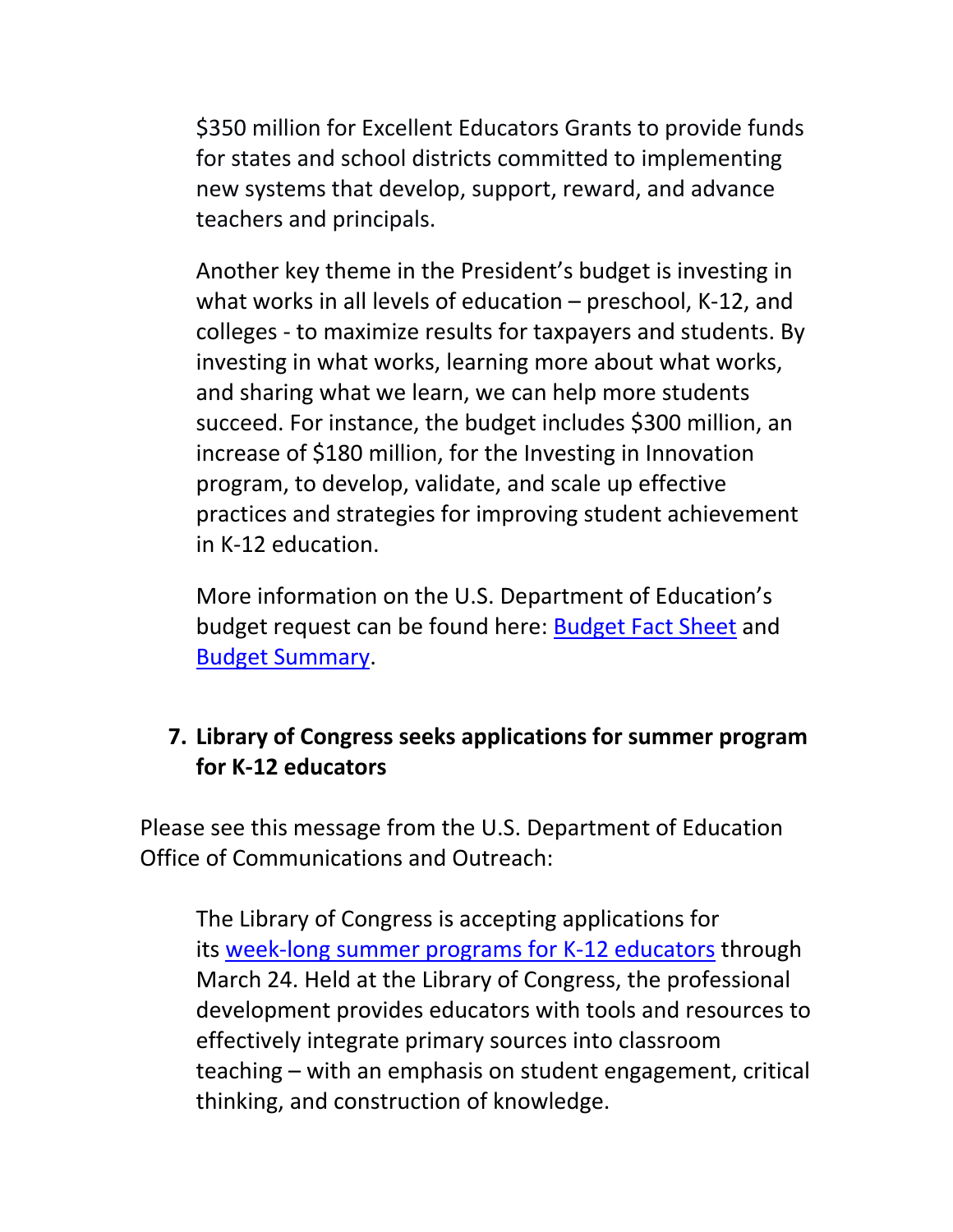## **From other federal offices**

## **8. U.S. Attorney, State Police, local police departments prepare drug‐awareness presentation for middle schools**

Peter F. Neronha, United States Attorney, District of Rhode Island, has worked with the State Police and local police departments to produce a drug‐awareness presentation for students in grades 7 and 8. Please see the attached letter and PowerPoint from U.S. Attorney Neronha for additional information, and please feel free to share this information with your middle‐school teams. We will also send this communication to middle‐school principals.

(Please contact Commissioner's Office for copies of letter or PowerPoint)

# **From other state offices**

# **9. Attorney General Kilmartin promotes awareness of teen dating violence**

Please see this message from the Office of the Attorney General, and please feel free to share this information with your high‐ school community:

With February being National Teen Dating Violence Awareness Month – and Valentine's Day around the corner – Attorney General Peter F. Kilmartin is reminding teens that everyone deserves a safe and healthy relationship.

"Statistics show that one in three teens and young adults will experience some form of domestic or dating abuse.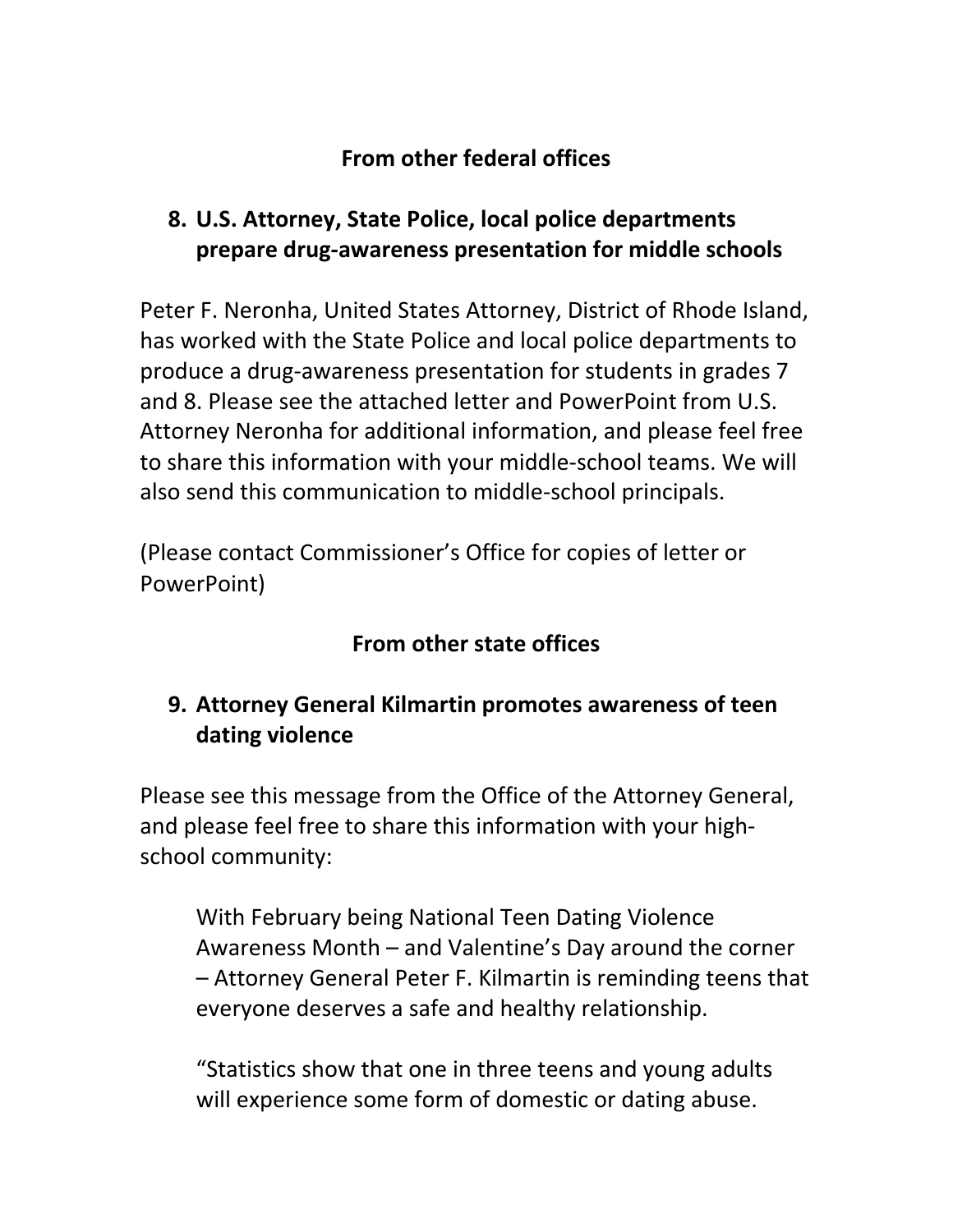Further data shows that girls and young women are disproportionally affected, experiencing nearly triple the national average rate of intimate partner violence. These startling figures reinforce this year's theme for National Teen Dating Violence Awareness Month – The Time to Talk is Now," said Attorney General Peter F. Kilmartin. "My hope is that by raising awareness and encouraging parents and teens to talk about what is and is not a healthy relationship; we can stop the cycle of violence before it begins."

According to statistics reported by the Love Is Respect campaign, nearly 1.5 million high‐school students nationwide experience physical abuse from a dating partner in a single year. One in three adolescents in the U.S. is a victim of physical, sexual, emotional, or verbal abuse from a dating partner, a figure that far exceeds rates of other types of youth violence. One in 10 high‐school students has been purposefully hit, slapped, or physically hurt by a boyfriend or girlfriend. One‐quarter of high‐school girls have been victims of physical or sexual abuse.

Throughout the month, Attorney General Kilmartin will be using Twitter (@AGKilmartin) to start discussions on the issue of teen dating violence, to offer resources for additional information, and to hopefully spark conversations between parents and teens on what is a healthy relationship.

While abuse affects people of all ages, genders, and demographics, studies show that young women are disproportionately affected by dating violence and sexual abuse. In fact, girls and young women between the ages of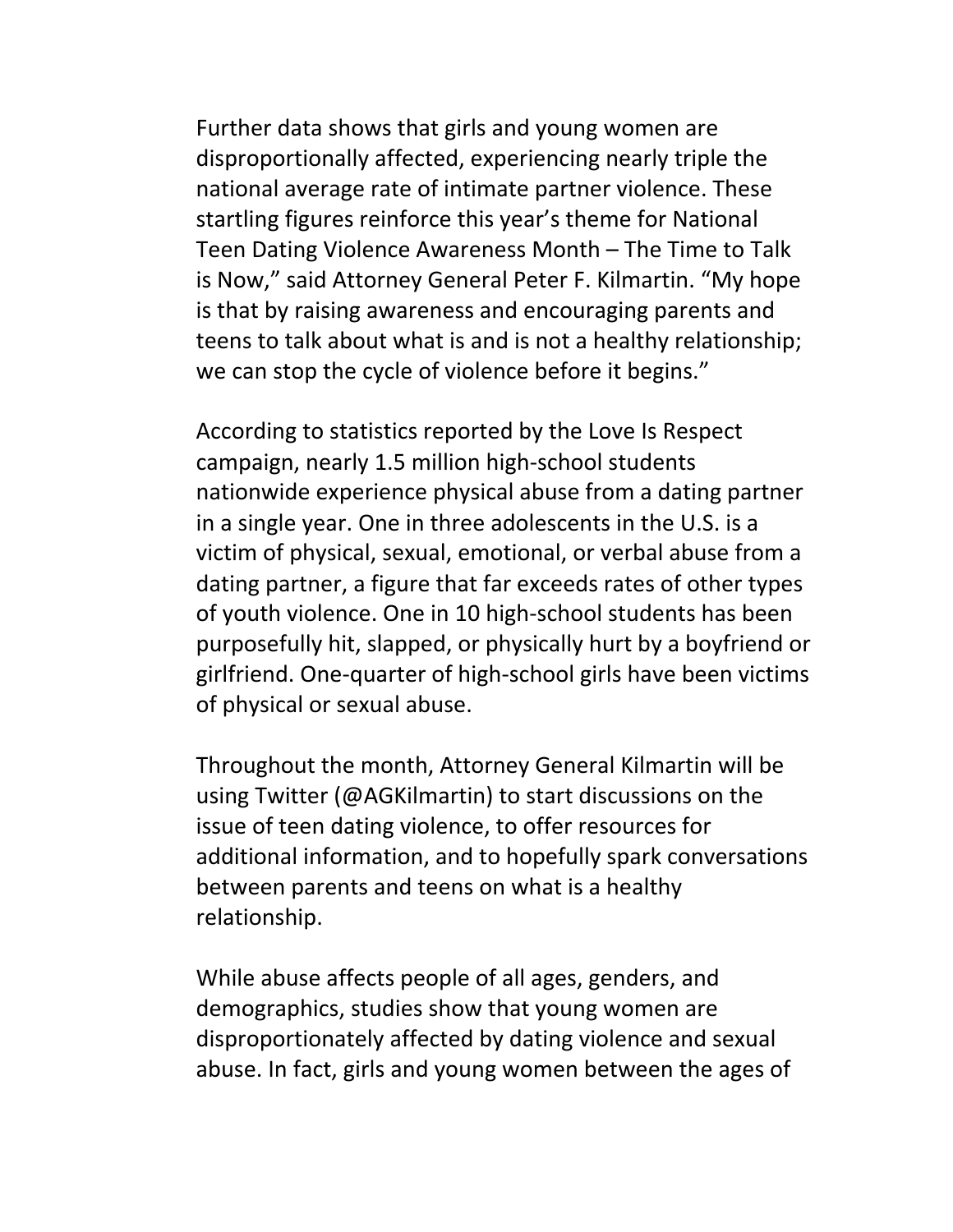16 and 24 experience the highest rate of intimate partner violence – almost triple the national average.

"One of the most compelling commercials during the Super Bowl was the NO MORE commercial depicting the fear a victim of domestic violence faces every day. Now, imagine if your teenage son or daughter that was trapped in that abusive relationship," said Attorney General Kilmartin. "Use this time to talk to your children about dating abuse, let them know they are not alone and you are there to protect them."

Attorney General Kilmartin has created a web page with local and national resources for victims, tips on abuse prevention, and public service announcements to raise awareness on the prevalence of teen dating abuse. Please visit www.riag.ri.gov for more information.

## **From other organizations**

## **10. RISSA to present Paul W. Crowley Award to Dr. Tom DiPaola**

Please see this news release from the Rhode Island School Superintendents' Association:

The Rhode Island School Superintendents' Association eighth annual Paul W. Crowley Award is awarded to Tom DiPaola, Ph.D., Director of the Education Leadership Doctoral Program at Johnson & Wales University. The presentation will take place in the State Room of the Rhode Island State House at 3 p.m. on March 4.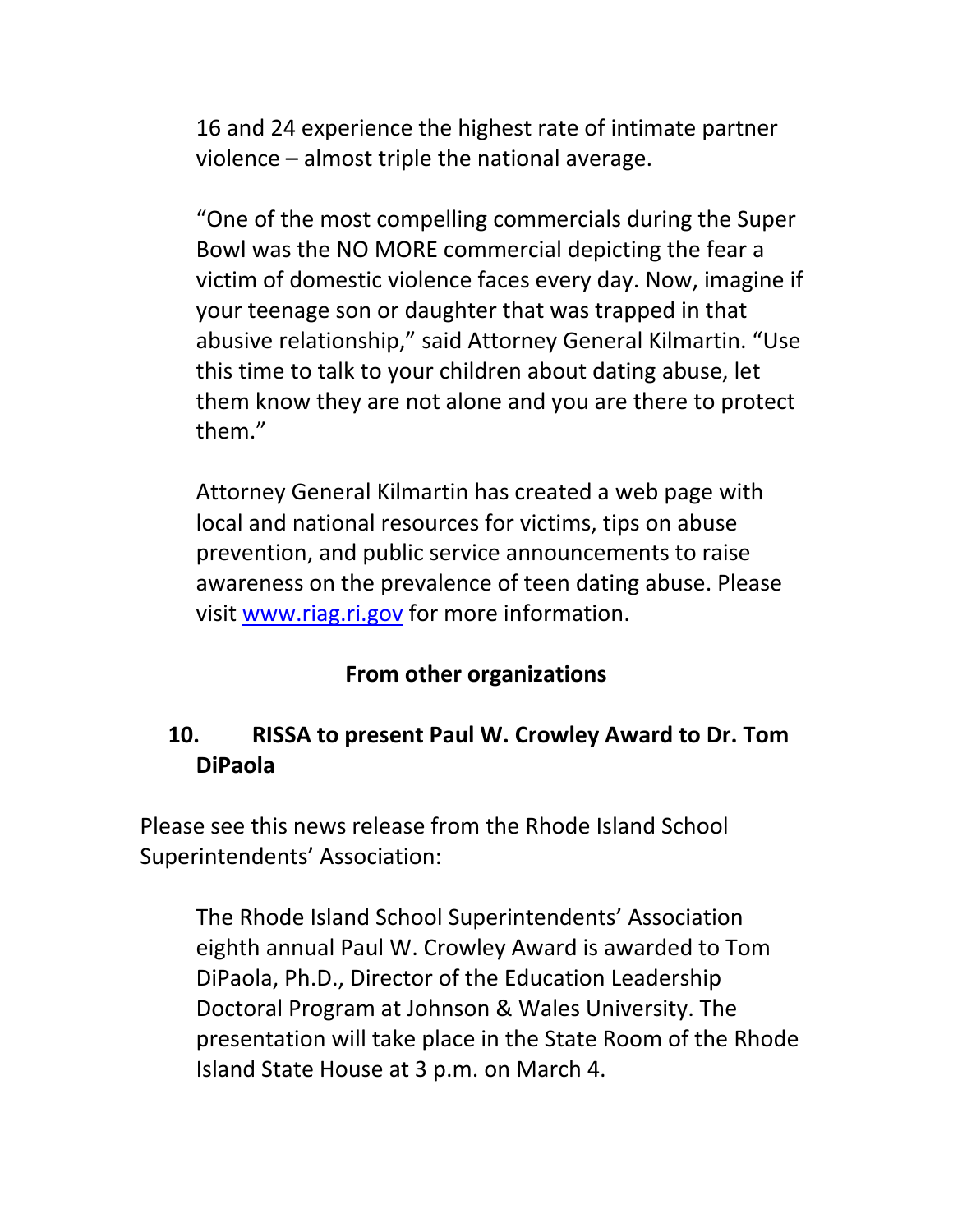The Paul Crowley Award is given each year by the Rhode Island School Superintendents' Association to a Rhode Island citizen who, in his or her professional and personal capacity, has demonstrated a long‐standing commitment to improving the quality of education for the children of Rhode Island as did Representative Paul Crowley throughout his career as a state representative from Newport. A \$1,000 scholarship will be awarded to a deserving senior planning a career in education and graduating from a Rhode Island public high school to be selected by Dr. DiPaola.

Dr. DiPaola has a long history of being a passionate advocate for public education. He has been a leader in special education, education reform, and best practices through his work at the R.I. Department of Education, the Westerly Public Schools, and Johnson & Wales University.

Tom served as the Director of Special Education in Central Falls (1977‐84), Pawtucket (1984‐91), and Providence (1991‐ 92. He was the Director of the Rhode Island Technical Assistance Project from 1991 to 2000 and assisted the late Representatives Sherlock and Crowley, which resulted in reforming the special education process by focusing on early reading difficulties, common among many of the children who were entering the "system."

Dr. DiPaola has served as an active member of the Rhode Island School Superintendents' Association, Superintendent of the Westerly Public Schools, and Director of Special Populations at the Rhode Island Department of Education, and he remains one of the most respected leaders of public schools in our state. He is married to Nadine Champlin DiPaola. He is also the parent of two children – son Chris,